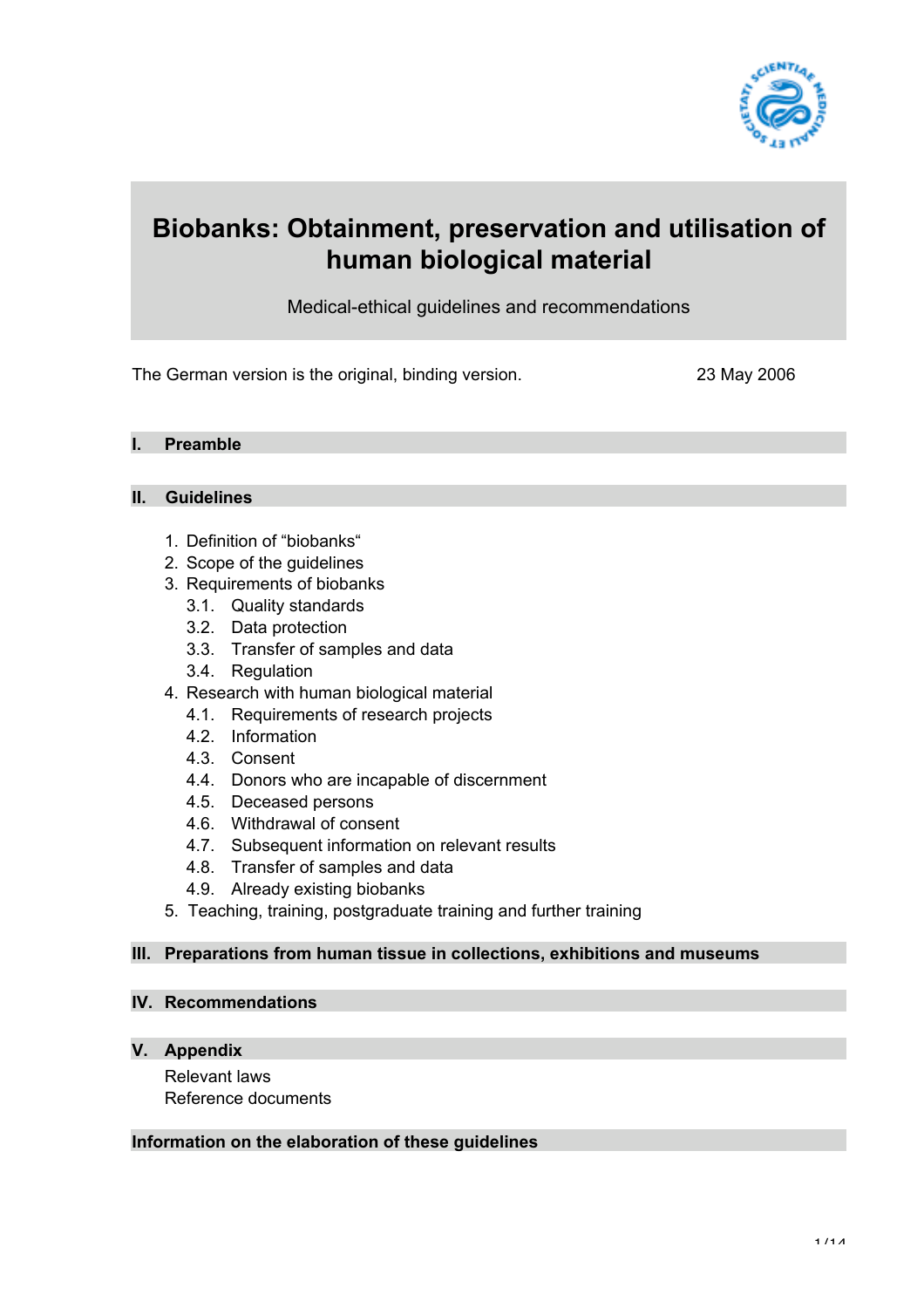# **Biobanks: Obtainment, preservation and utilisation of human biological material**

Medical-ethical guidelines and recommendations

### **I. Preamble**

The obtainment, preservation and utilisation of human biological material for training and research, but also for other purposes, have long been common practice. Important technical innovations, especially in the fields of human genetics and electronic data processing, today make it possible to collect and compare biological material and personal data obtained from it on a large scale. In this way, important new epidemiological, diagnostic and therapeutic knowledge can now be obtained, which was not possible with the research tools available up till now. Biobanks can thus contribute to an important advance in the further development of medical research, particularly in the health-care sector, but also in the whole field of human sciences.

While on the one hand biobanks raise justified hopes and expectations, on the other they do involve certain risks and dangers. In particular, there is the fear that biological material and data may be used for purposes other than those for which the donor has explicitly given his<sup>1</sup> consent. But even when their use exclusively for research purposes is guaranteed, the problem arises of the possible existence, in the future, of new analytical methods and new objectives, which could not be foreseen by those responsible for the biobanks at the time that the samples and the data were received.

The setting-up of more and more extensive biobanks raises ethical and legal problems, which urgently require regulation. On the one hand the rights of the donors have to be protected. In this respect, the right to personal freedom<sup>2</sup> and to protection of the individual's private life<sup>3</sup> are of primary importance. This right also includes decisions regarding physical integrity and the use of personal data, namely the right to self-determination in regard to information. On the other hand, in the interests of the persons directly concerned, but also of society in general, it should be avoided that scientific progress<sup>4</sup> and the benefits that it can bring are hindered by excessive regulation.

These present quidelines<sup>5</sup> are intended as an aid to orientation until such time as corresponding federal regulations come into force. They take into account both present national and international legislation and the basic principles of bioethics, namely autonomy, health

has the right to personal freedom, especially physical and mental integrity and freedom of movement".<br><sup>3</sup> Art. 13, Para. 2, of the Swiss Federal Constitution (Protection of the private sphere): "Every person

 $\frac{1}{1}$  $<sup>1</sup>$  For the purpose of simplicity, the masculine prepositions are used when the feminine are also meant.</sup>

 $2$  Art. 10, Para 2, of the Swiss Federal Constitution (Right to life and personal freedom): "Every person

has claim to protection against misuse of his personal data."<br><sup>4</sup> Art. 20 of the Swiss Federal Constitution (Freedom of science): "The freedom of scientific learning and

research is guaranteed."<br><sup>5</sup> The guidelines of the SAMS are not legally binding. They are however part of the deontological code of the Swiss Medical Association (FMH) and must be respected by its members.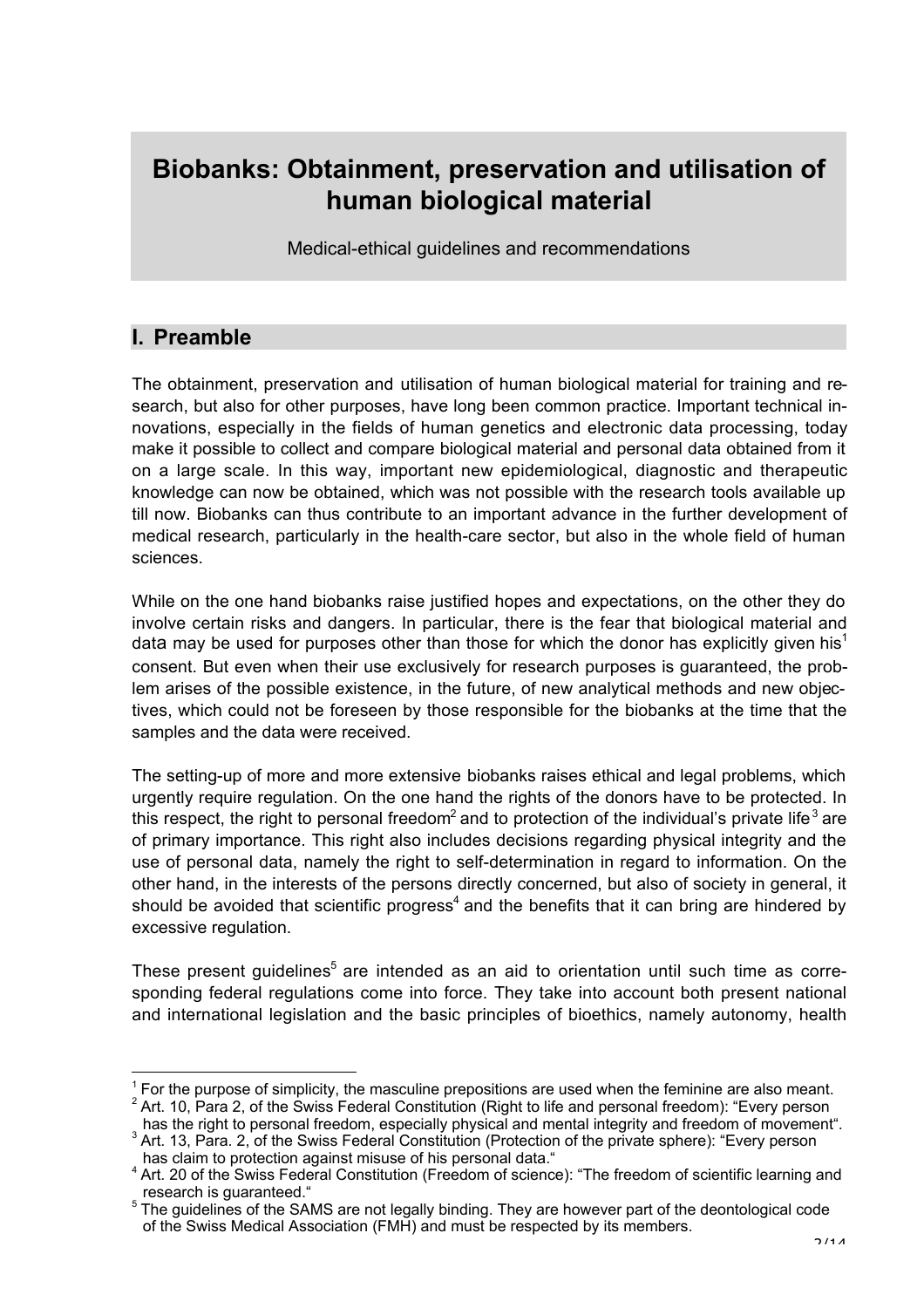care and justice. They are limited to dispositions concerning the protection of human dignity, the personal integrity of the donors and assurance of the quality and safety of the biobanks.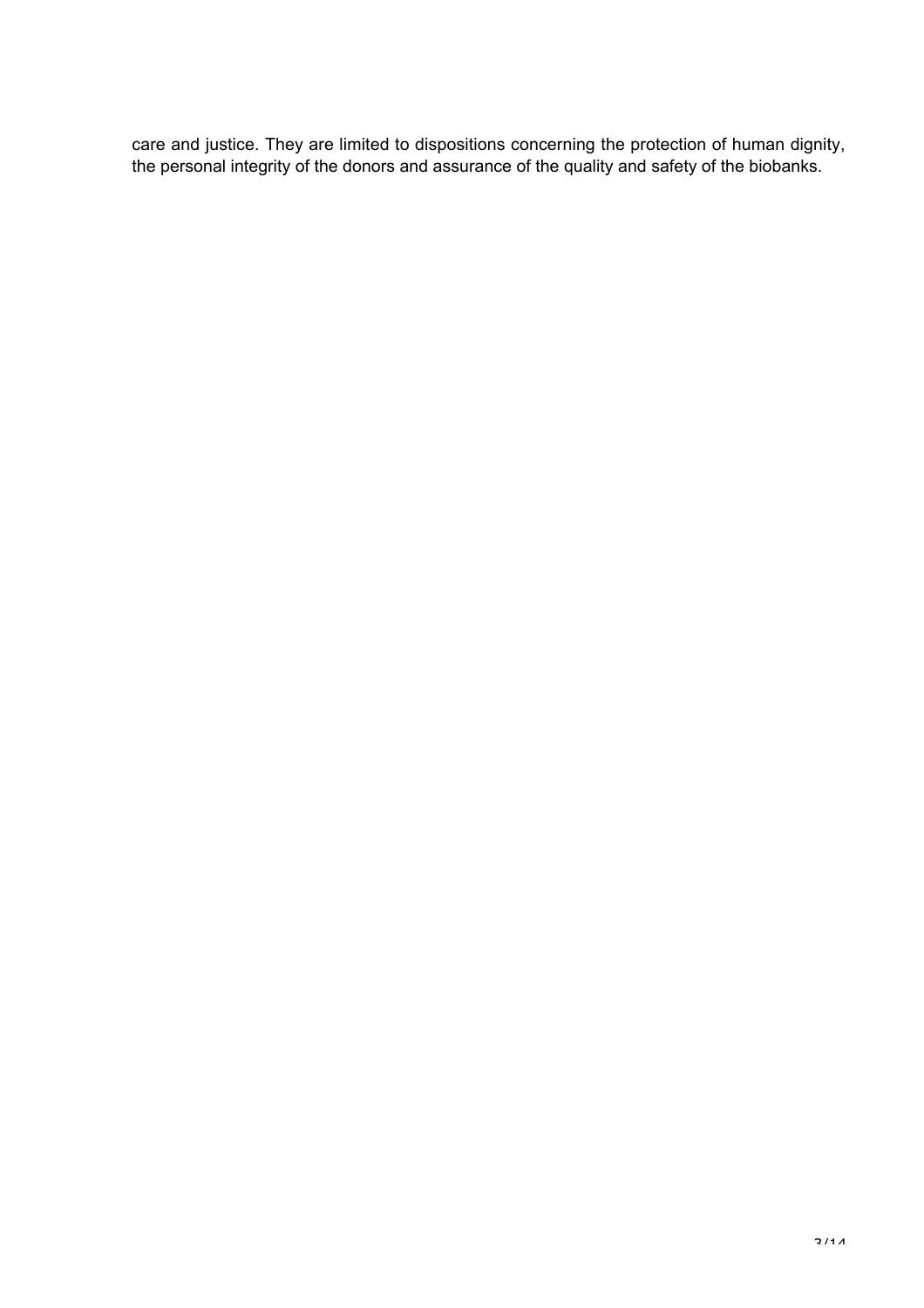### **II. Guidelines**

#### **1. Definition of "biobanks"**

In the sense of these guidelines, biobanks are systematic collections of samples of human body substances (e.g. organs, tissue, blood, cells etc.) and DNA as carrier of genetic information. Data that contain information on the donor (demographic data, type of disease etc., but also genetic data) are stored, either together with the samples or separately.<sup>6</sup> At the time that the samples are taken into the biobank it can often not be foreseen what additional information may later be obtained and connected with the donor's personal data.

#### **2. Scope of the guidelines**

These guidelines are addressed to all those responsible for managing biobanks and all users of biobanks and other collections of human biological material, irrespective of their professional background. They apply to research, teaching, training and postgraduate training.

The use of tissular material for individual-diagnostic, therapeutic or forensic<sup>7</sup> purposes, as well as for quality control and quality assurance, does not fall within the scope of these guidelines, provided it takes place within the framework of medical practice<sup>8</sup>. Any use of samples and data after the primary objective has been achieved (e.g. completion of a diagnosis) is considered, within the scope of the guidelines, as secondary use.

For biobanks which are already subject to legal regulations at the Federal level – for example because they touch on research with stem cells, germinal cells and embryos $9-$  the quidelines only apply if they envisage more detail regulations. Other Federal<sup>10</sup> and Cantonal<sup>11</sup> regulations concerning the handling of donor data and samples also have to be considered.

<sup>–&</sup>lt;br>6  $6$  This information (samples and data) represents personal data that should be protected in accordance with the Federal Law on Data Protection (DSG) <sup>7</sup>

See Swiss Federal Law on the use of DNA profiles in criminal procedures and for the identification of

unknown or missing persons (DNA Profile Law)<br><sup>8</sup> In contrast to research products in the fields of quality control and quality assurance; see Item 41.

See Federal Law on Medically-Assisted Reproduction (FedMedG) and the Federal Law on Research into Embryonal Stem Cells (StFG)<br><sup>10</sup> Especially the Federal Law on Data Protection<br><sup>11</sup> See, for example, Art 23, Para. 4 of the Law on Public Health of the Canton of Vaud: "A sample of

human biological material may only be used for purposes approved by the person concerned and only if his personal integrity is respected. In principle, the sample must be destroyed once it has been used, unless a contrary decision by the person concerned or the special legislation on the subject require otherwise".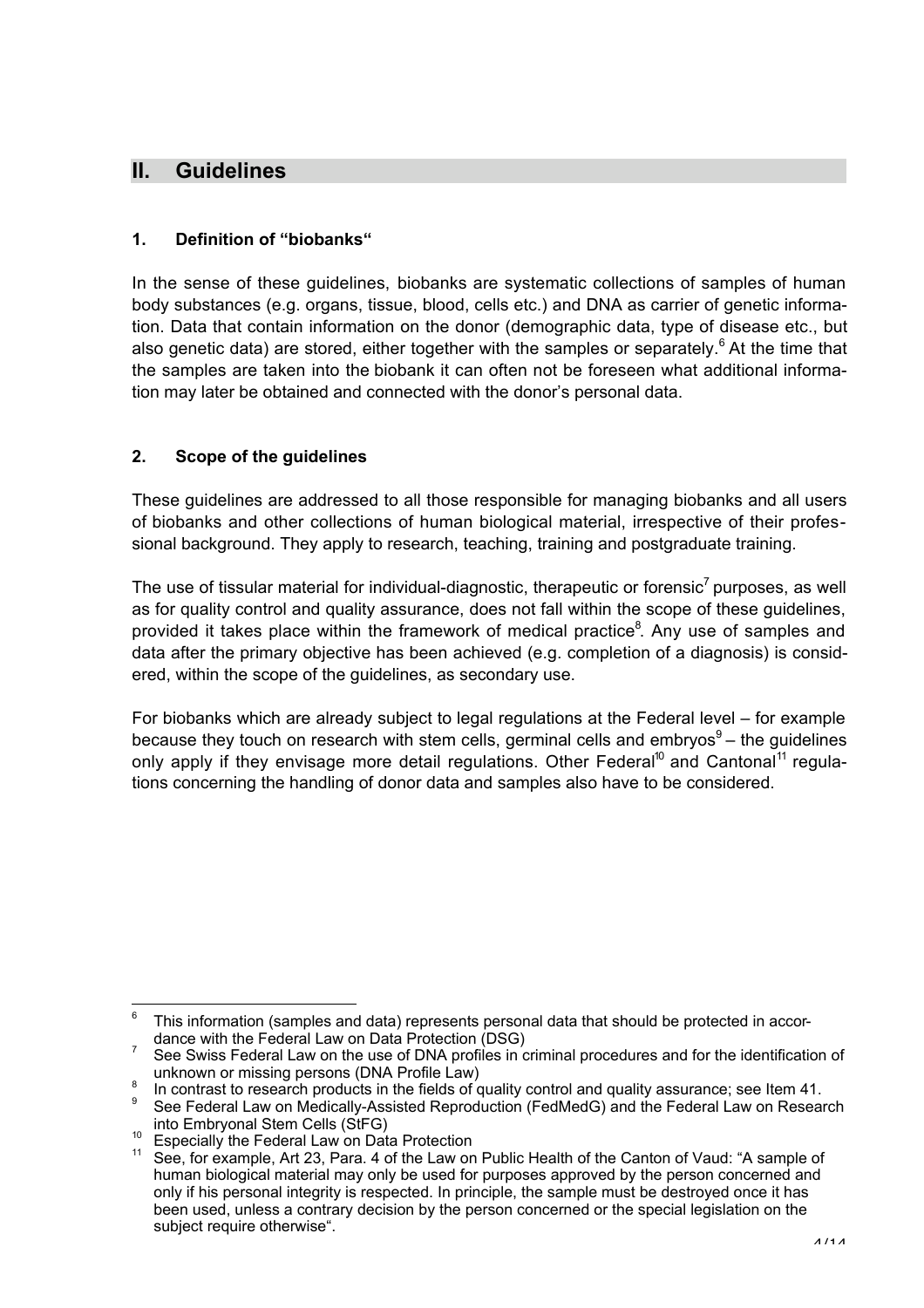#### **3. Requirements of Biobanks**

Those responsible for the management of a biobank must ensure that these guidelines are adhered to. They must take care, in particular, that

- the biobank has qualified personnel and sutiable structures and material;
- an appropriate quality assurance system exists with regard to the storage and use of the samples;
- the rights of the donor, especially with regard to data protection, are guaranteed;
- if samples are transferred to third parties, the donor's right to personal integrity is assured;
- regulations exist, which govern the important points.

#### **3.1. Quality standards**

The quality assurance measures that are established in medical practice and research must also be applied for biobanks. These include in particular the coordination of various activities, such as laying down of the policy and setting the objectives with regard to quality, as well as the planning, orientation, assurance and improvement of quality.

#### **3.2. Data protection**

Appropriate technical and organisational measures must be taken to protect the data and the samples against improper use.<sup>12</sup> This applies both to storage in the biobank and to the use of the data and the samples.

For the protection of the donor, the samples should be coded a soon as possible, but at the latest when they are taken into the biobank.

With reversibly anonymised samples, there is only an indirect link to the donor. The sample is given a code. Access to the personal data is only possible with the key to the code, which must be stored and managed separately from the data. Double-coded samples have a second key.<sup>13</sup> The key to the code should be in the hands a person who is sworn to secrecy and who is not directly involved in research with the samples and the data.

With irreversibly anonymised<sup>14</sup> samples, the personal data are changed in such a way that the information on personal or material aspects can no longer be identified with a particular person and the risk of re-identification of the individual is extremely slight, because the cost and effort required for this would be disproportionate.<sup>15</sup>

 <sup>12</sup> An easily decipherable code, made up from the donor's initials and date of birth, for example, does not constitute sufficient protection. See Committee for Proprietary Medicinal Products (CPMP): Position Paper on Terminology in Pharmacogenetics. See also List of References.

The key to this second code is to be kept in a separate place.

<sup>&</sup>lt;sup>14</sup> The terminology used may differ: Instead of "irreversibly anonymised", one also speaks of "anonymised". Instead of "reversibly anonymised", the terms "single coded" or "double-coded" are<br>used, and "identified" is used instead of "not anonymised".

used, and "identified" is used instead of "not anonymised". <sup>15</sup> With blood and tissue samples, theoretically a sample can be identified with a particular individual by means of identified reference samples or through results of other genome analyses.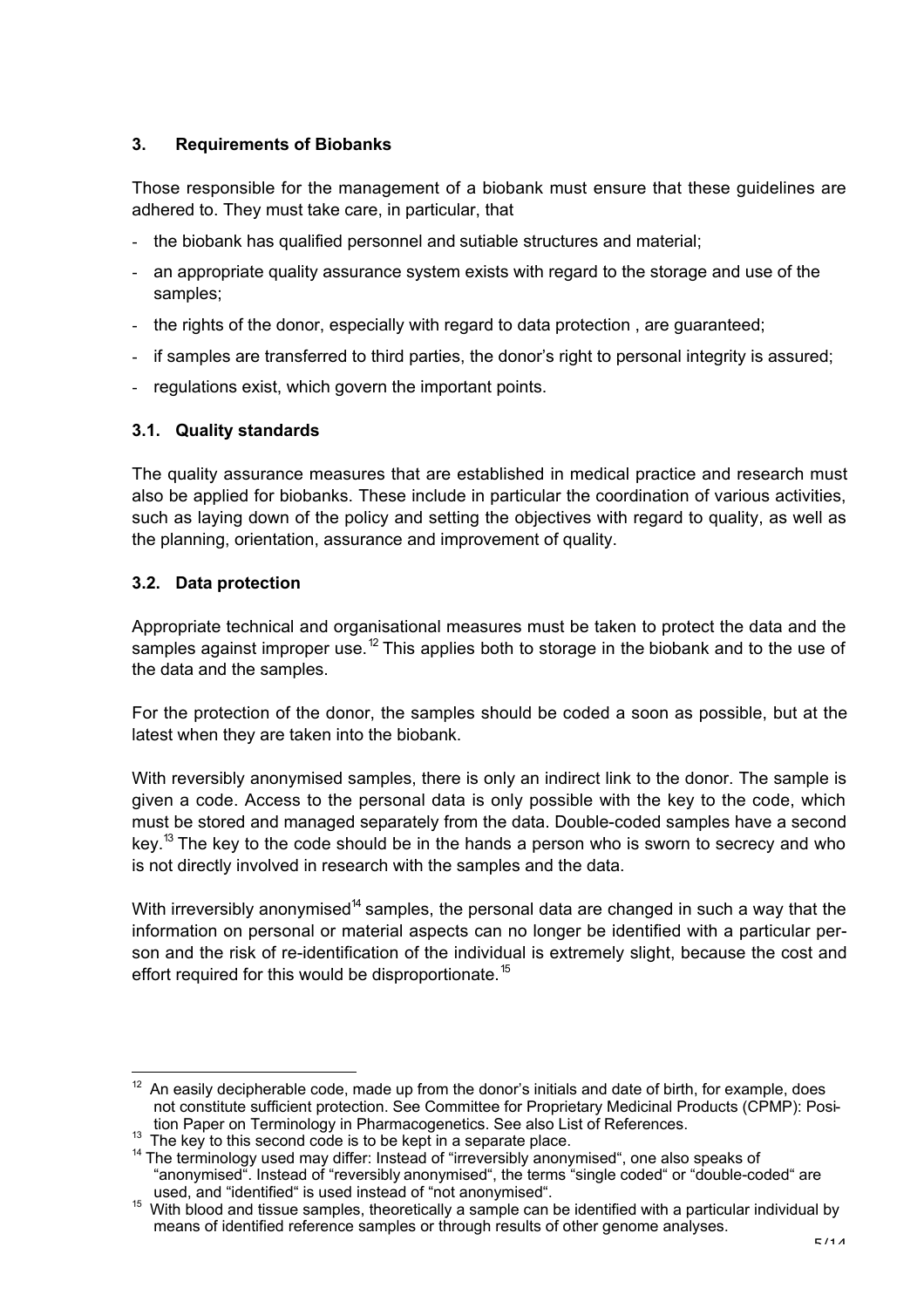Both in the interests of the patients and in the interests of research, samples and data should not be irreversibly anonymised, as far as this is possible. For the patient, irreversible anonymisation means that generally he can no longer be informed of relevant results; for research, it means that the samples and the data lose in informative value.

#### **3.3. Transfer of samples and data**

Samples of human biological material may be transferred to third parties only in reversibly or irreversibly anonymised form. In the case of reversibly anonymised samples, the recipient may not have access to the key to the code.

The transfer of human biological material must be documented in such a way that the data can be retrieved and must be covered by a material transfer agreement (MTA). With every transfer of samples and data, the donor's rights to personal integrity (especially the right of revocation) must be guaranteed. The transfer of samples and data is permitted only if it is guaranteed that the standards according to these guidelines are maintained.

If a biobank is transferred to a third party as a whole unit, the new holder of the biobank must meet the requirements of these guidelines.

#### **3.4. Regulations**

The regulations must define the organisation, the responsibilities and the scope of application of the biobank. They should also contain dispositions concerning the origin of the samples stored, the purpose for which they are intended, the names of those with right of access to them and the preconditions for that access. The regulations should also protect the integrity<sup>16</sup> of the biobank.

If there are several biobanks within an institution (hospital, research centre etc,), it is recommended that they should be subject to the same regulations and run under the same joint management.

 $\frac{1}{16}$  In this context, "integrity" means that the samples remain together, so that the biobank can keep to its objectives.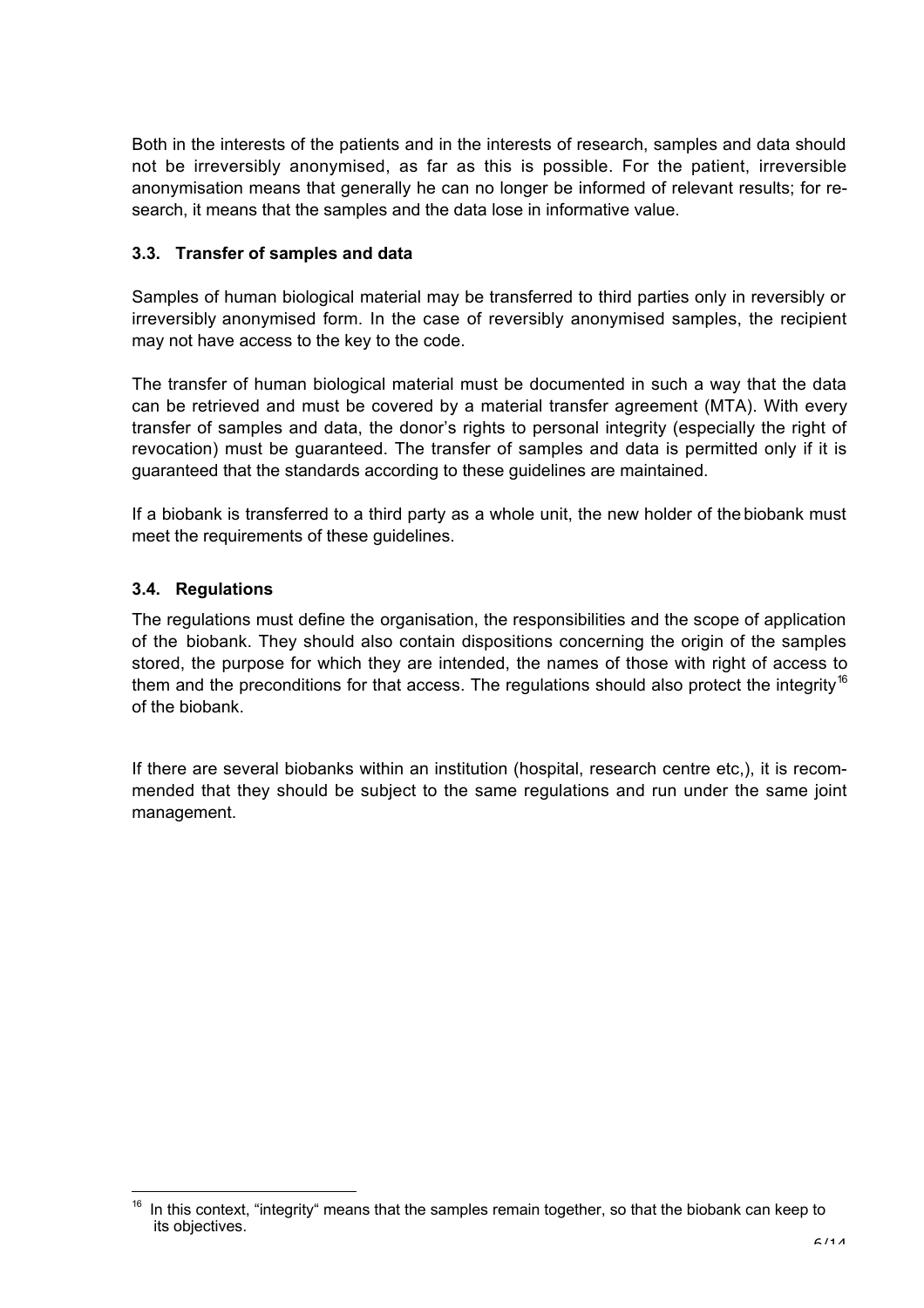### **4. Research with human biological material**

#### **4.1. Requirements of research projects**

All research projects with human biological material, which can affect the donor directly must first be assessed positively by the responsible ethical committee.

This concerns, in particular:

- research projects that involve the removal of human biological material for the purposes of research;
- research projects with reversibly anonymised and non-anonymised samples and data.

These requirements also apply to research projects with human biological material in the areas of quality control and quality assurance.

The ethical committee assesses the scientific quality and the ethical acceptance of the research project on the basis of the legal regulations and the recognised rules of research ethics.

The ethical committee also has to assess whether the coding process is secure. With research projects that are accompained by storage of samples and the creation of genetic databases<sup>17</sup>, the committee checks, in particular, whether sufficient data have been extracted from the research protocols. In this way the risk that donors can be identified from the remaining data can be excluded.

#### **4.2. Information**

Donors must give their consent to the removal, storage and use of their samples for the purposes of research. Written explanatory information is a prerequisite for consent (informed consent). The extent of this information must however be proportionate to the use for which the samples and the data are to be used.

For the donors, the following points are particularly relevant:

- the area of use of the samples and data;
- consent is given voluntarily and may be withdrawn at any time;
- the measures for the protection of personal integrity and for the assurance of data protection;
- the length of the storage time;
- the donor's right of access to data relating to him which are stored in the biobank;
- access of controlling authorities and monitoring authorities to samples and data, the extent of their rights of access and any obligations to the insurances companies;
- the donor's right to information on the further use of his samples and data;
- the possibility of the transfer of samples and data and their use for commercial purposes in the field of medical research;

 $\frac{1}{17}$  These are databases that contain samples of isolated DNA. For genetic investigations, the Federal Law of the Analysis of Human Genetics (LAHG) has to be observed, especially Art. 20: "Re-use of biological material" (not yet in force).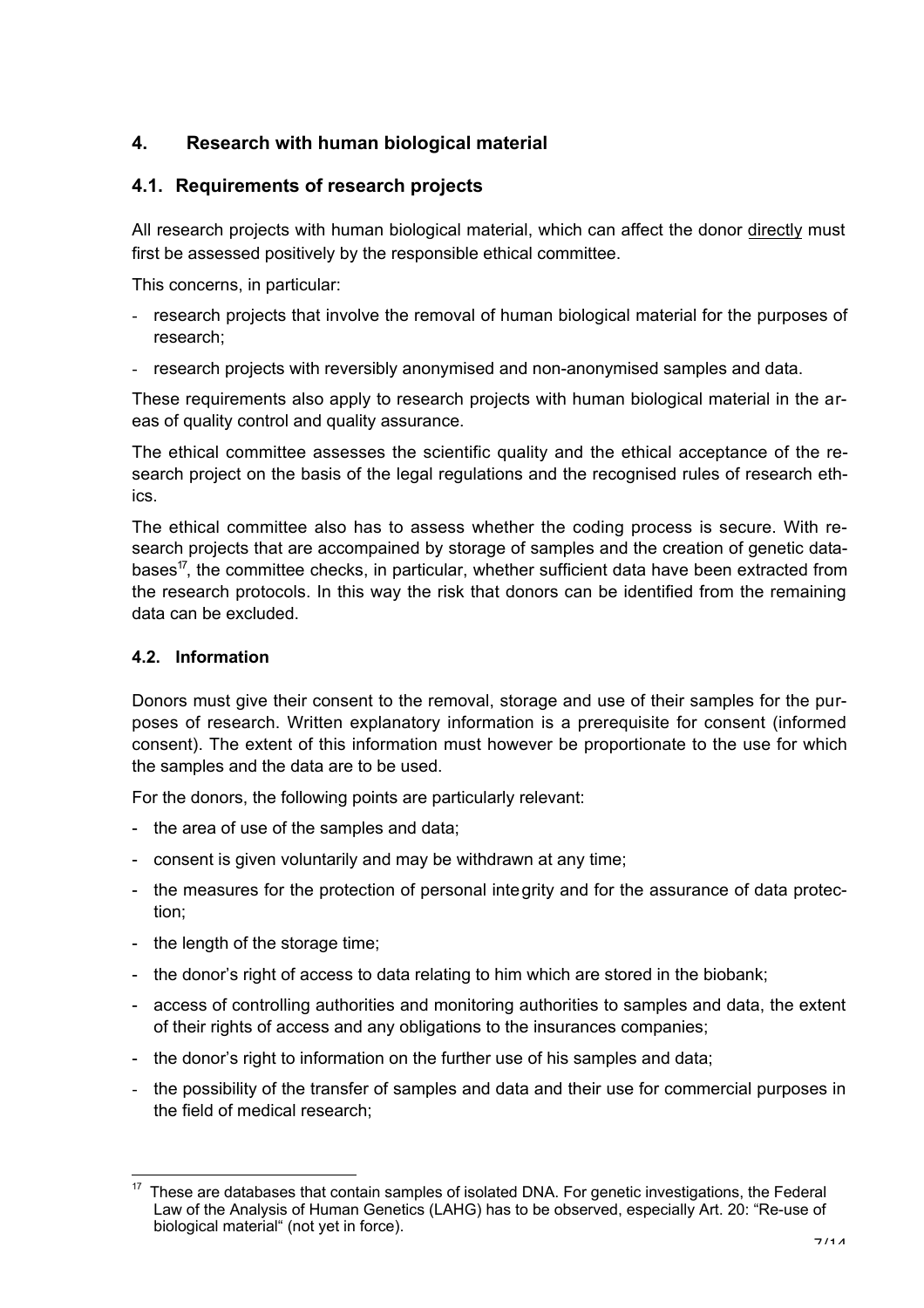- subsequent information on the results, which could be relevant for the donor (the right to know) or the possibility of not being given this information (the right not to know).

#### **4.3. Consent**

Consent should be given in writing at the time the samples are taken, but at the latest at the time when the samples and data are taken into a biobank.

Consent can generally also cover the further use of the samples and data for future research projects (general consent). Restriction of their use to one specific field of research is possible.

The donor must however expressly give his consent to a research project if this

- requires the removal of human biological material;
- envisages research with non-anonymised samples;
- involves special risks for the donor.

#### **4.4. Donors who are incapable of discernment**

If biological material is taken, for diagnostic purposes, from a person who is incapable of discernment, it may be stored and later used for the purposes of research only with the consent of the donor's legal representative.<sup>18</sup> If there is no legal representative, the further use of the material is permitted provided that this is in accordance with the presumed wishes of the donor $19$ 

If the incapacity for discernment is temporary, storage of the material for possible later use until the donor is again capable of discernment is permitted. From this point in time the general rules regarding information and consent are applicable.

If the biological material is obtained from children or adolescents, it is necessary to ensure that they can exercise their rights, as soon as they have become capable of discernment.

#### **4.5. Deceased persons**

If material is removed from a deceased person (e.g. in the course of an autopsy), that person's prior consent to the storage and further use of this material for the purposes of research is necessary (patient's prior instructions). If the deceased person had not given consent, the closest relatives may give their consent, provided this is not in contradiction of the deceased's wishes expressed or presumed during his lifetime.

#### **4.6. Withdrawal of consent**

Donors have the right to withdraw their consent at any time. This is valid with regard to the future use of the samples and data and presupposes that the samples have not been irreversibly anonymised.

 $\frac{1}{18}$  According to the Cantonal regulations, other persons may be authorised to give consent, for example a representative with authority in medical matters or a relative.

Regarding this subject, see: "Right of patients to self-determination", medical-ethical guidelines of the SAMS (2005)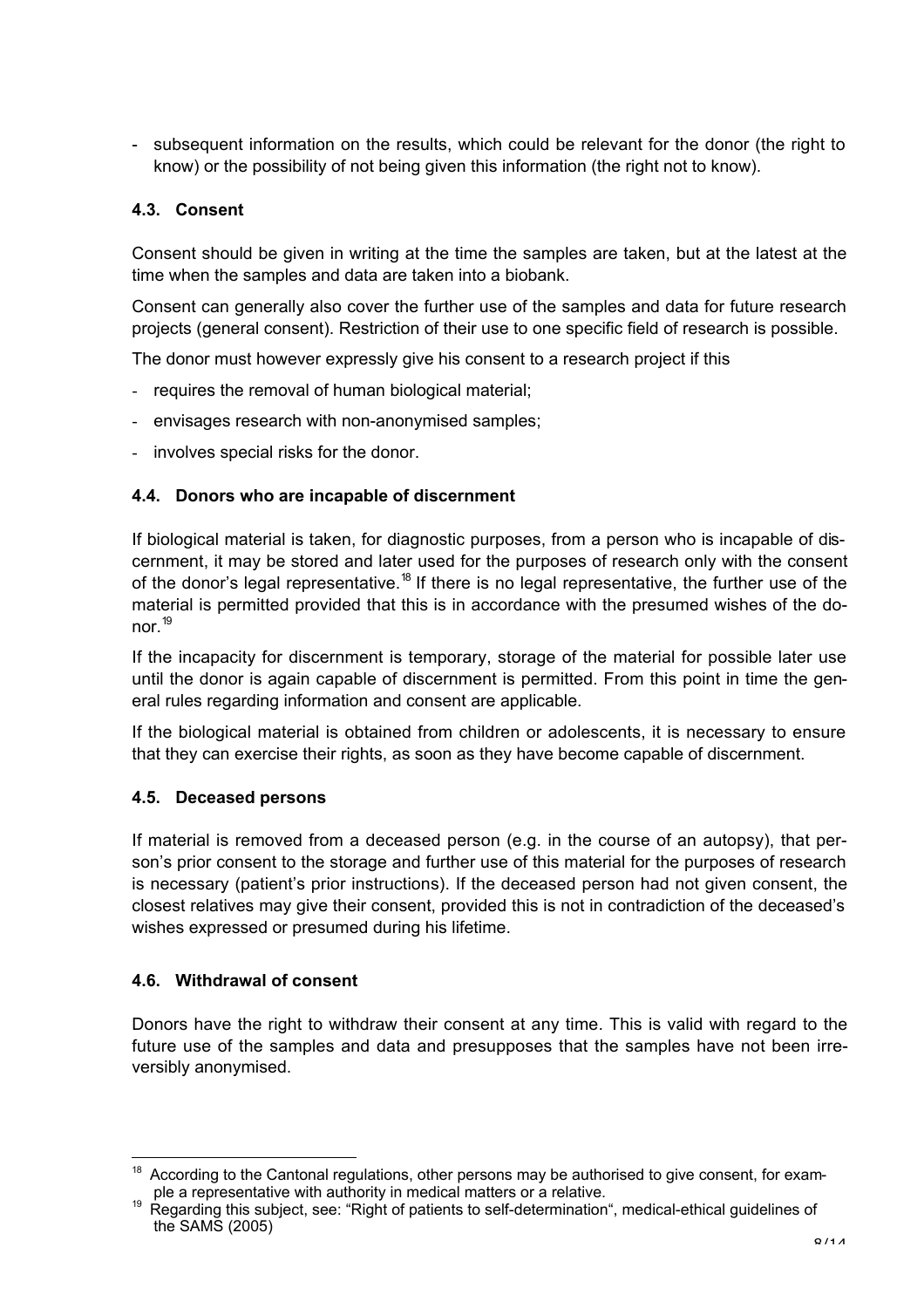In the event of the withdrawal of consent, the samples must be destroyed.<sup>20</sup> The results that have been obtained with the material before this point in time, are not affected by this.

#### **4.7. Subsequent information on relevant results**

Donors have the right to be informed of diagnostically and therapeutically relevant results (right to know). This does not apply in the case of irreversibly anonymised samples and data. In principle, the information is provided by the responsible doctor. He also provides the donor with adequate advice. The management of the biobank ensures the satisfactory flow of information. The donor may refuse the subsequent information (right not know).

#### **4.8. Transfer of samples and data**

The management of the biobank or the investigator responsible for the primary research pro- $\text{ject}^{21}$  passes samples or data on to other researchers for further projects on in irreversibly anonymised or coded form. These researchers must return to the biobank or destroy any samples or remains of samples that they have not used. They are not allowed to transfer samples or data to third parties. The donors must have previously given their consent to the transfer of samples and data.

#### **4.9. Already existing biobanks**

For biobanks that were created before the present guidelines came into force and which intend to use samples and data for the purposes of research, basically the same principles apply as for biobanks created after these guidelines came into force.

It is a matter of priority to ensure that the donors have consented to the storage and further use of their samples and data. If the biobank does not have this consent it must be obtained retrospectively, provided this is not impossible, disproportionately difficult or burdensome for the donor. In this case the biobank must obtain the general authorisation of the expert committee for professional secrecy in medical research. $^{2}$ 

For samples and data collected before 31 December 1995 $^{23}$  which are not directly related to samples and data of the same donor, and which were obtained after that point in time, the expert committee gives its approval without providing general information.<sup>24</sup> Approval by the expert committee is not necessary for irreversibly anonymised samples and data.

 <sup>20</sup> The destruction of data is, however, in contradiction of the international requirements for clinical research in the framework of drug licensing; see Good Clinical Practice (GCP) Guideline E6 of the International Conference on Harmonisation of Technical Requirements of Pharmaceuticals for Human

Use (ICH).<br><sup>21</sup> Research projects in the course of which biological material has been removed are described as

<sup>&</sup>quot;primary".<br><sup>22</sup> See Art. 321<sup>bis</sup> StGB and the Regulations on the Publication of Professional Secrets in the Field of

Medical Research (VOBG).<br><sup>23</sup> This is in line with the practice of the Federal Committee of Experts on Professional Secrecy in Medical Research.

 $24$  This provision consists, on the one hand, of a description of the circumstances under which the interested party has been informed of his rights, and on the other it contains confirmation that he has not expressly opposed the revelation of his data.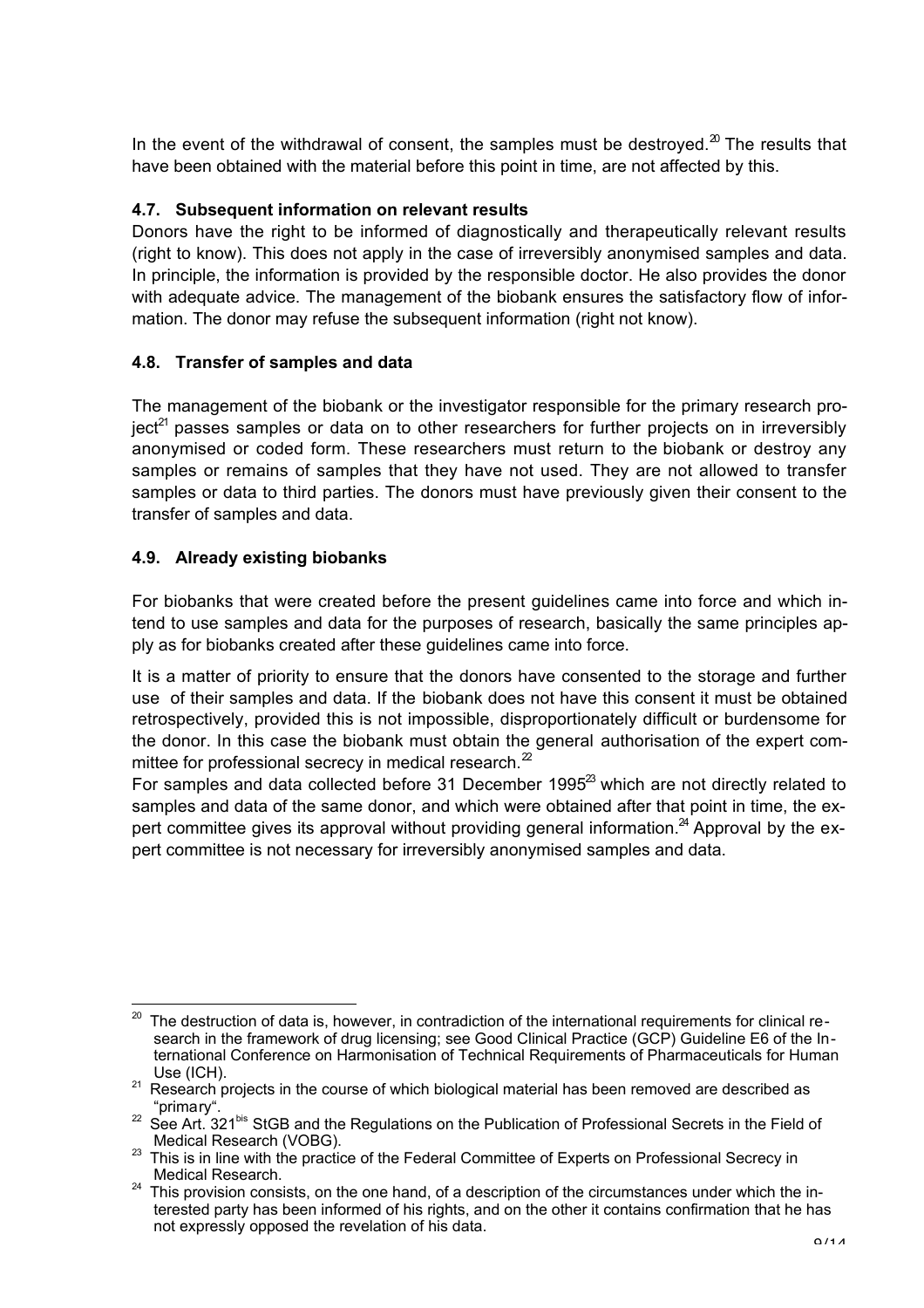#### **5. Teaching, training, postgraduate training and further training**

The use of irreversibly anonymised samples for teaching, training, postgraduate training and further training is permitted, on condition that the donor has not opposed this.

When a donor is being generally informed (patient information brochure), on his admission, it is recommended that the hospitals should point out the possibility of samples being used for teaching, training, postgraduate training and further training, and should also make the patient aware of the possibility of opposing this.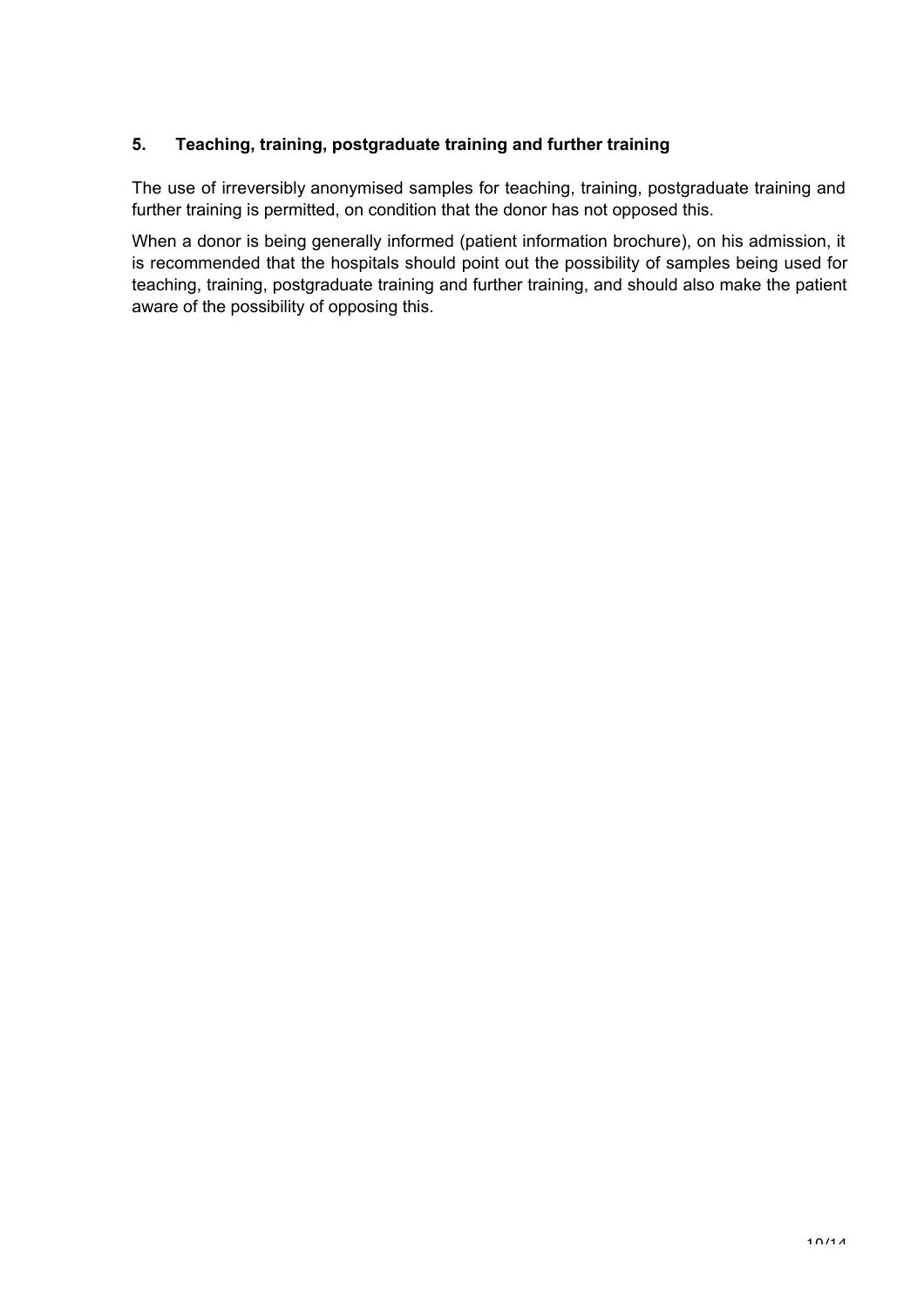### **III. Preparations from human tissue in collections, exhibitions and** museums<sup>25</sup>

The manufacture, preservation, collection and processing of preparations from human tissue for scientific and didactic purposes are, in principle, permitted.

Preparations from human tissue are objects that consist entirely or mainly of organic human tissue and are permanently preserved by means of special procedures.

Human dignity must be respected in all measures for the manufacture, storage and presentation of these preparations. $^{26}$  Preparations that are accessible to the general public must be anonymised.

Preparations from human tissue may only be manufactured and stored if the donor has given his consent in writing (patient's instructions). The general preconditions for the legally binding validity of a declaration of consent, especially capacity for discernment, must be met. The donor may withdraw his consent at any time.

This rule does not apply in the case of irreversibly anonymised samples and data, especially histological preparations.

In the case of collections that existed before these guidelines came into force, the origin of the preparations must be stated, as far as this is possible. If it discovered that the deceased died because of his origins, his ideology, for political reasons or as a result of violent measures on the part of a state authority, or if there are other indications of unlawful manufacture or acquisition of human preparations, these are to be removed from the collections and interred with dignity.

If, after a long period of time the deceased person is no longer remembered and if the present life of his descendants is no longer directly affected, the preparations concerned may be left in the collection, especially if they are unique, irreplaceable items of great historical or cultural value.

Parts of cadavers that were obtained and preserved in the course of investigations carried according to criminal law or by other authorities may be kept in special collections after expiry of the storage time required for legal reasons and with the consent of the authorities ordering these measures, provided there are scientific reasons and reasons of education and general interest for doing so. In this respect, any objections to storage of the preparations on the part of close relatives must be taken into account.

 $\frac{1}{25}$  See: Recommendations on the handling of preparations based on human tissue in collections, museums and public spaces – Working-group, "Human preparations in collections". See also List of Lit-

erature References in the Appendix. <sup>26</sup> See also especially Art. 262 of the Swiss Penal Code (STGB): Disturbance of the peace of the dead.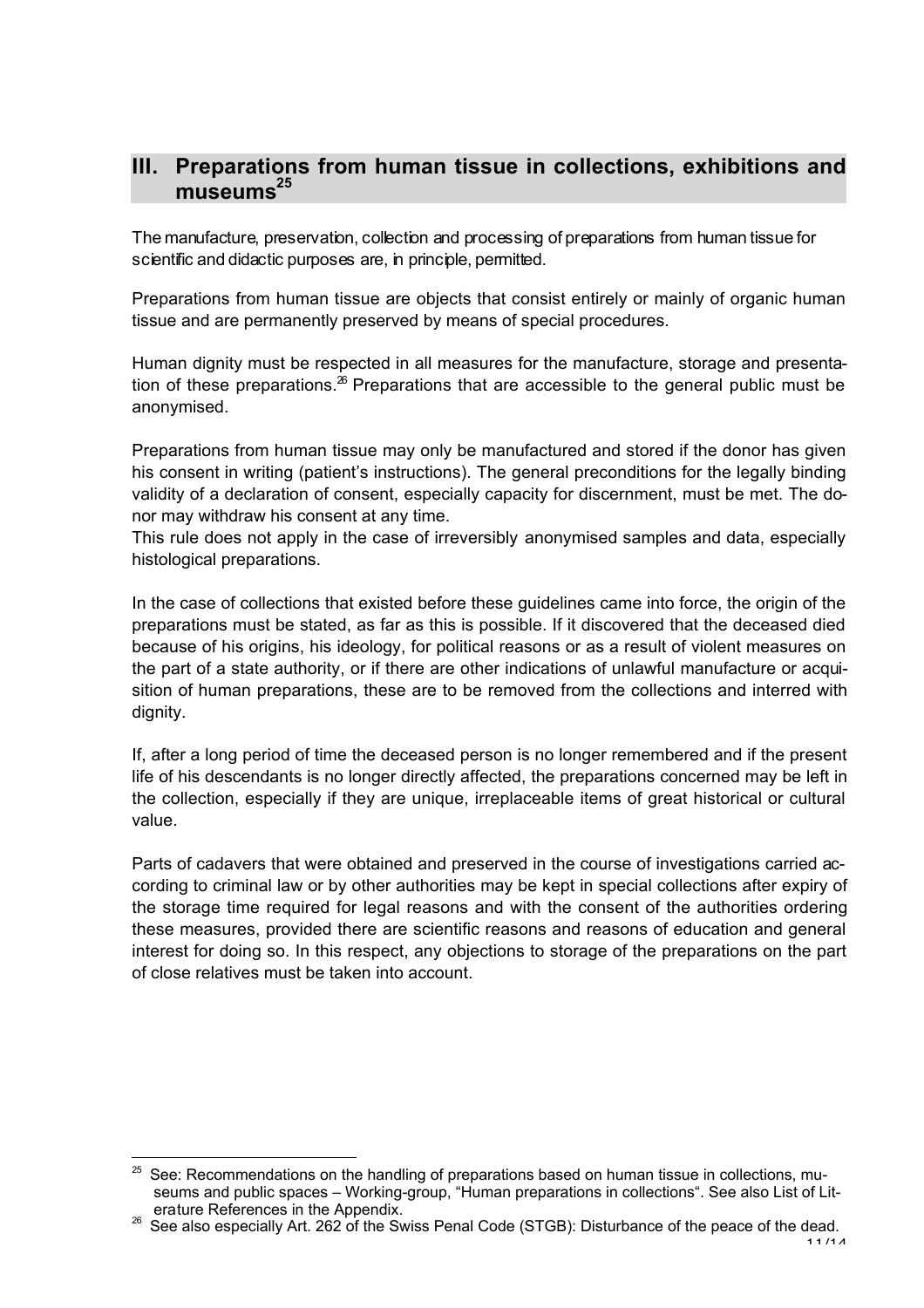### **IV. Recommendations**

With these guidelines only basic, framework conditions are defined. The SAMS is aware that in many areas further regulations are needed. It recommends, in particular,

- the creation of registers of public and private biobanks:
- the setting of standards for training in the laboratory field;
- the creation of dispositions for the accreditation of biobanks;
- the preparation of an information-and-consent form to be completed by patients on their admission to hospital.

### **V. Appendix**

#### **Relevant laws**

- Swiss Federal Constitution of 18 December 1998 (BV)
- Federal Law on Drugs and Medicinal Products of 15 December 2000 (HMG)
- Federal Law on Medically-Assisted Reproduction of 18 December 1998 (FmedG)
- Swiss Penal Code of 21 December 1937 (StGB)
- Federal Law on Data Protection of 19 June 1992 (DSG)
- Federal Law on Research on Embryonal Stem Cells of 19 December 2003 (StFG)
- Regulations on the Publication of Professional Secrets in the Field of Medical Research of 14 June 1993 (VBOG)
- Federal Law on the Use of DNA Profiles in Criminal Procedures and for the Identification of Unknown or Missing Persons of 20 June 2003 (DNA Profile Law)
- *Federal Law on Genetic Investigations in Humans of 8 October 2004 (not yet in force)*
- *Federal Law on the Transplantation of Organs, Tissues and Cells of 8 October 2004 (not yet in force)*

#### **Reference documents**

Ad hoc Committee on Stored Tissue, College of American Pathologists. Recommended Policies for Uses of Human Tissue in Research, Education, and Quality Control, Arch Pathol Lab Med-Vol 123, April 1999

Working group "Human Preparations in Collections": Recommendations on the handling of preparations from human tissue in collections, museums and public spaces. Berlin 2003. www.rwi.unizh.ch/tag/Empfehlungen\_Praeparate/Pressemitteilung.pdf

Ethical Committee for science and technology, Quebec. Note: The ethical implications of genetic-information banks: for a democratic, responsible framework. February 2003. www.ethique.gouv.qc.ca/html/publications.html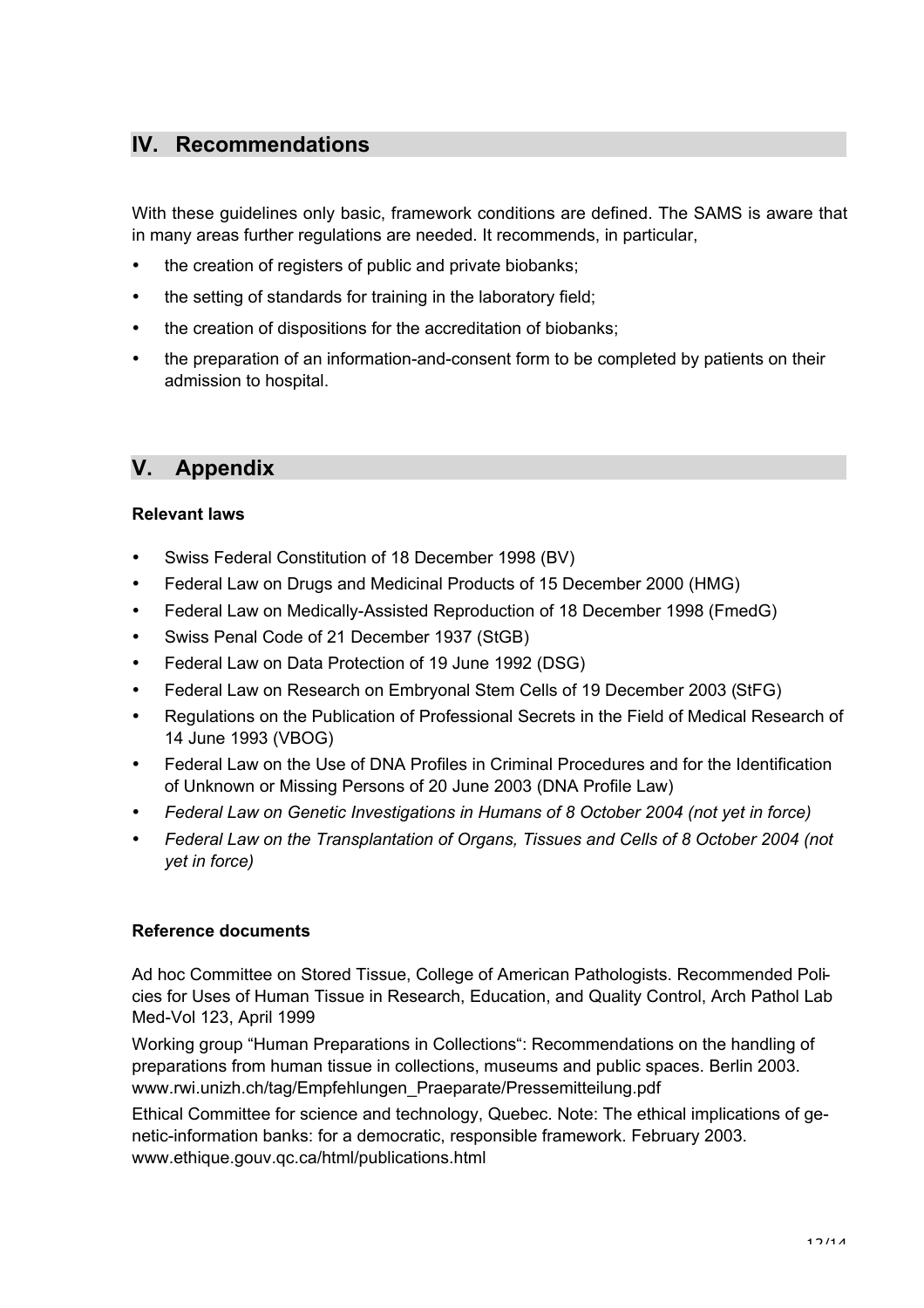National consultative ethical committee for life sciences and health (CCNE). Note No 77. Ethical problems posed by collections of biological material and the associated data: "Biobanks", "Bioethics", March 2003. www.ccne-ethique.fr/scripts/base/avis/idc

Committee for Proprietary Medicinal Products (CPMP) European Medicines Agency (EMEA). Position Paper on Terminology in Pharmacogenetics. 2002. www.emea.eu.int

Council for International Organizations of Medical Sciences (CIOMS). International Ethical Guidelines for Biomedical Research Involving Human Subjects. November 2002: http://www.cioms.ch/frame\_guidelines\_nov\_2002.htm

Council of Europe. Steering Committee on Bioethics (CDBI). Draft recommendation on research on biological materials of human origin. November 2005

Council of Europe. Steering Committee on Bioethics (CDBI). Draft explanatory memorandum to the draft recommendation on research on biological materials of human origin. December 2005

German Association for Medical Informatics, Biometry and Epidemiology (GDMS): Working Group "Quality Management in Medicine" Terminology and Concepts of Quality Management. Informatics. Biometry und Epidemiology. Medicine and Biology 2003; 34: 1-61

European Society of Human Genetics. Recommendations. Data storage and DNA-banking for biomedical research: technical, social and ethical issues. European Journal of Human Genetics (2003) 11, Suppl 2, 8-10

HUGO Ethics Committee – Statement on Human Genomic Databases.

www.gene.ucl.ac.uk/hugo/benefit.html

International Conference on harmonisation of technical requirements for registration of pharmaceuticals for human use. ICH Harmonised Tripartite Guideline. Guideline for Good Clincal Practice E6 (R1). June 1996. www.ich.org/

Medical Research Council (MRC). Human tissue and biological samples for use in research. Operational and Ethical Guidelines. 2001.www.mrc.ac.uk

National Bioethics Advisory Commission (NBAC). Research Involving human biological materials: Etical issues and policy quidance. September 1999. www.bioethics.gov

National Ethics Council. Biobanks for Research. Statement. March 2004.

www.ethikrat.org/stellungnahmen/stellungnahmen.html

Office of Research Protections (OHRP), Departement of Health and Human Services (HHS). Guidance on Research Involving Coded Private Information or Biological Specimens. August 2004. www.hhs.gov/ohrp/policy/index.html#biol

President's Commission for the Study of Ethical Problems in Medicine and Biomedical and Behavioral Research. Screening and counseling for genetic conditions. Washington,DC: U.S. Government Printing Office; 1983.

The Royal College of Pathologists. Consensus Statement of Recommended Policies for Uses of Human Tissue in Research, Education and Quality Control 1999. www.rcpath.org

The Royal College of Pathologists. Transitional Guidelines to facilitate changes in procedures for handling "surplus" and archival material from human biological samples. June 2001. www.rcpath.org

UNESCO International Bioethics Committee. International declaration on human genetic data. October 16, 2003

World Medical Association (WMA). The World Medical Association declaration on ethical considerations regarding health databases. 2002: www.wma.net/e/policy/dI.htm